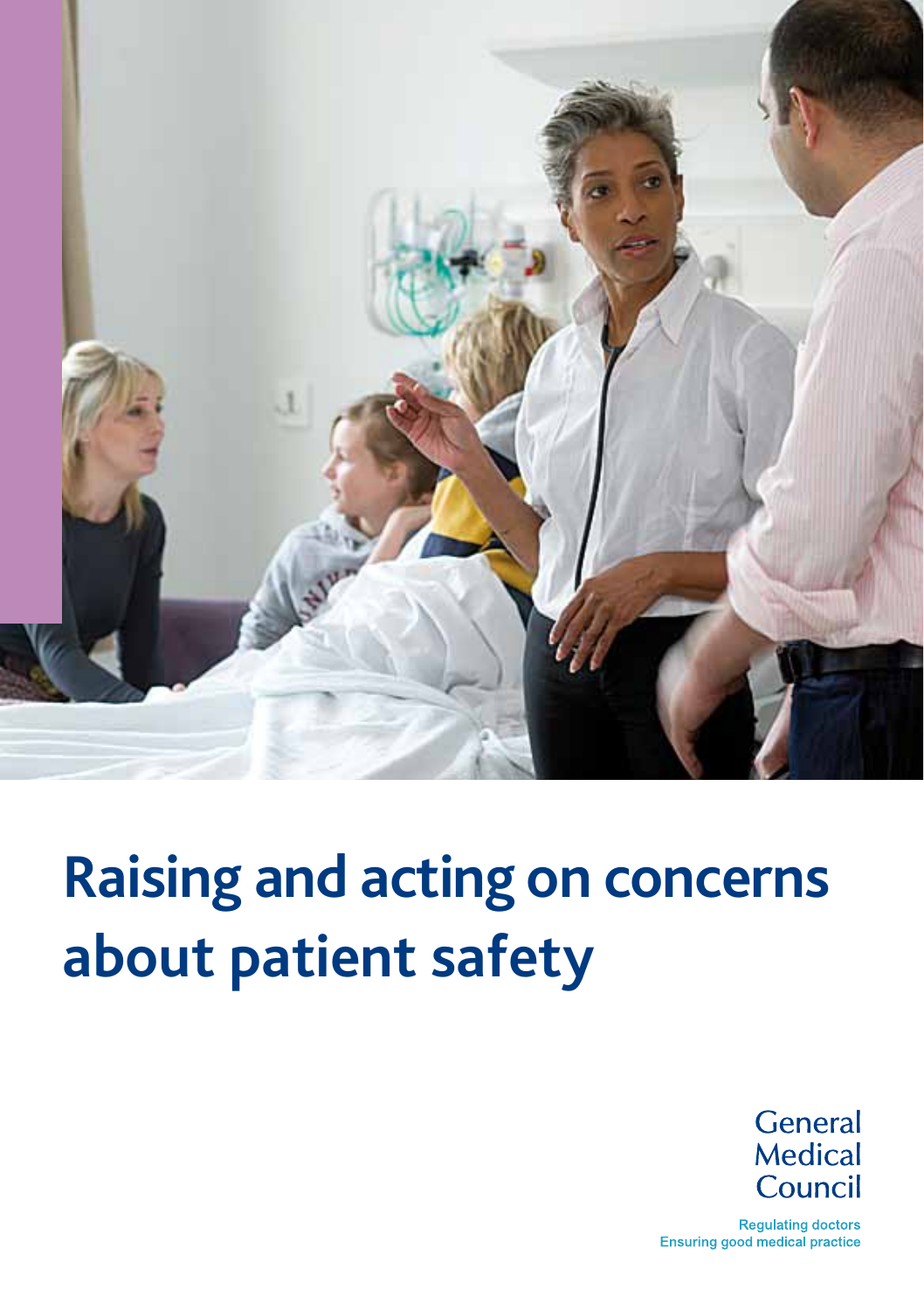## The duties of a doctor registered with the General Medical Council

Patients must be able to trust doctors with their lives and health. To justify that trust you must show respect for human life and you must:

- $\blacksquare$  Make the care of your patient your first concern.
- **n** Protect and promote the health of patients and the public.
- **n** Provide a good standard of practice and care.
	- **IDED** Keep your professional knowledge and skills up to date.
	- **IDED** Recognise and work within the limits of your competence.
	- <sup>l</sup> Work with colleagues in the ways that best serve patients' interests.
- **n** Treat patients as individuals and respect their dignity.
	- Treat patients politely and considerately.
	- **•** Respect patients' right to confidentiality.
- $\blacksquare$  Work in partnership with patients.
	- Listen to patients and respond to their concerns and preferences.
	- $\bullet$  Give patients the information they want or need in a way they can understand.
	- **•** Respect patients' right to reach decisions with you about their treatment and care.
	- $\bullet$  Support patients in caring for themselves to improve and maintain their health.
- Be honest and open and act with integrity.
	- $\bullet$  Act without delay if you have good reason to believe that you or a colleague may be putting patients at risk.
	- **In Never discriminate unfairly against patients or colleagues.**
	- Never abuse your patients' trust in you or the public's trust in the profession.

You are personally accountable for your professional practice and must always be prepared to justify your decisions and actions.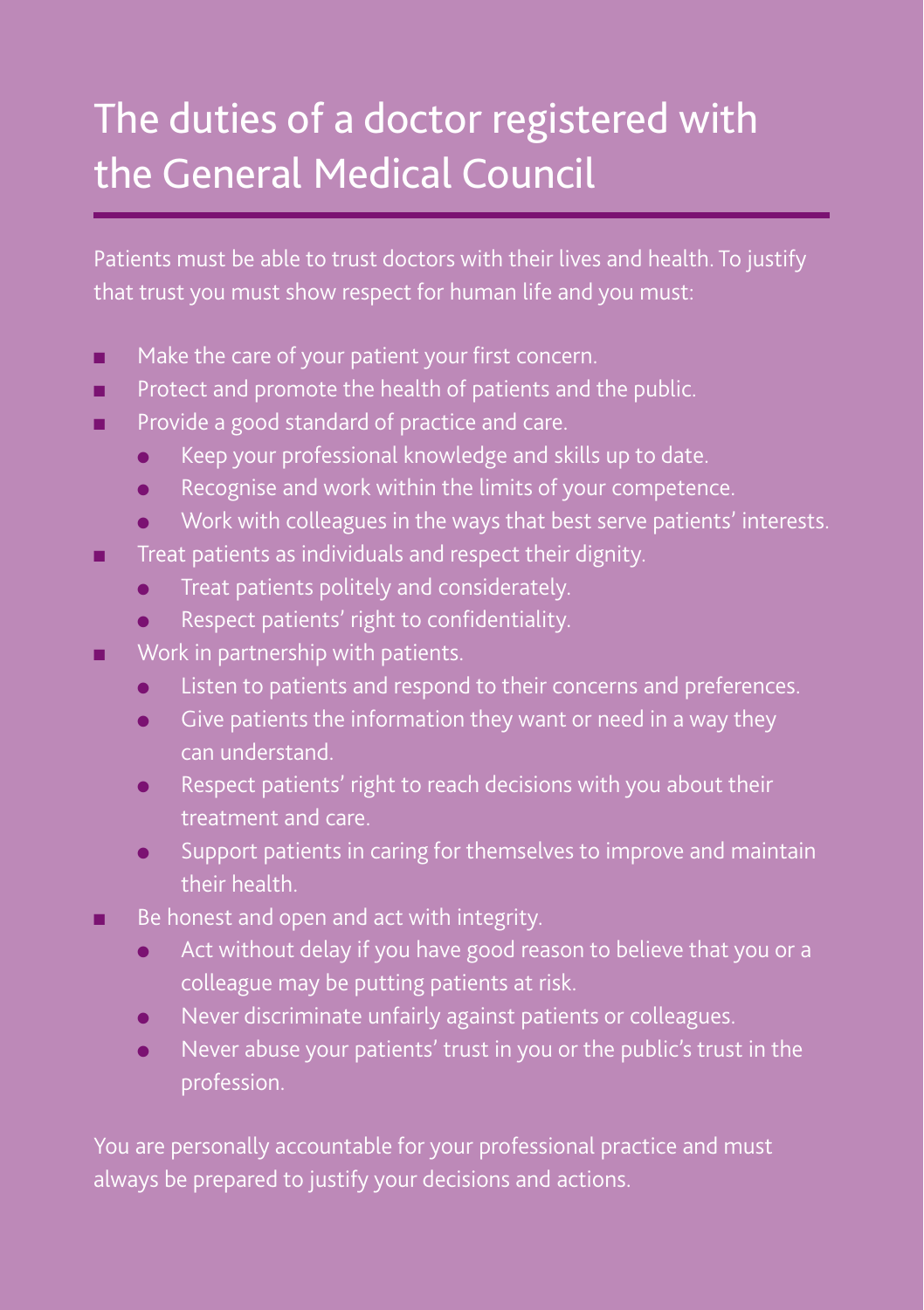## Raising and acting on concerns about patient safety

This guidance has been edited for plain English.

Published January 2012 Comes into effect 12 March 2012



**Regulating doctors** Ensuring good medical practice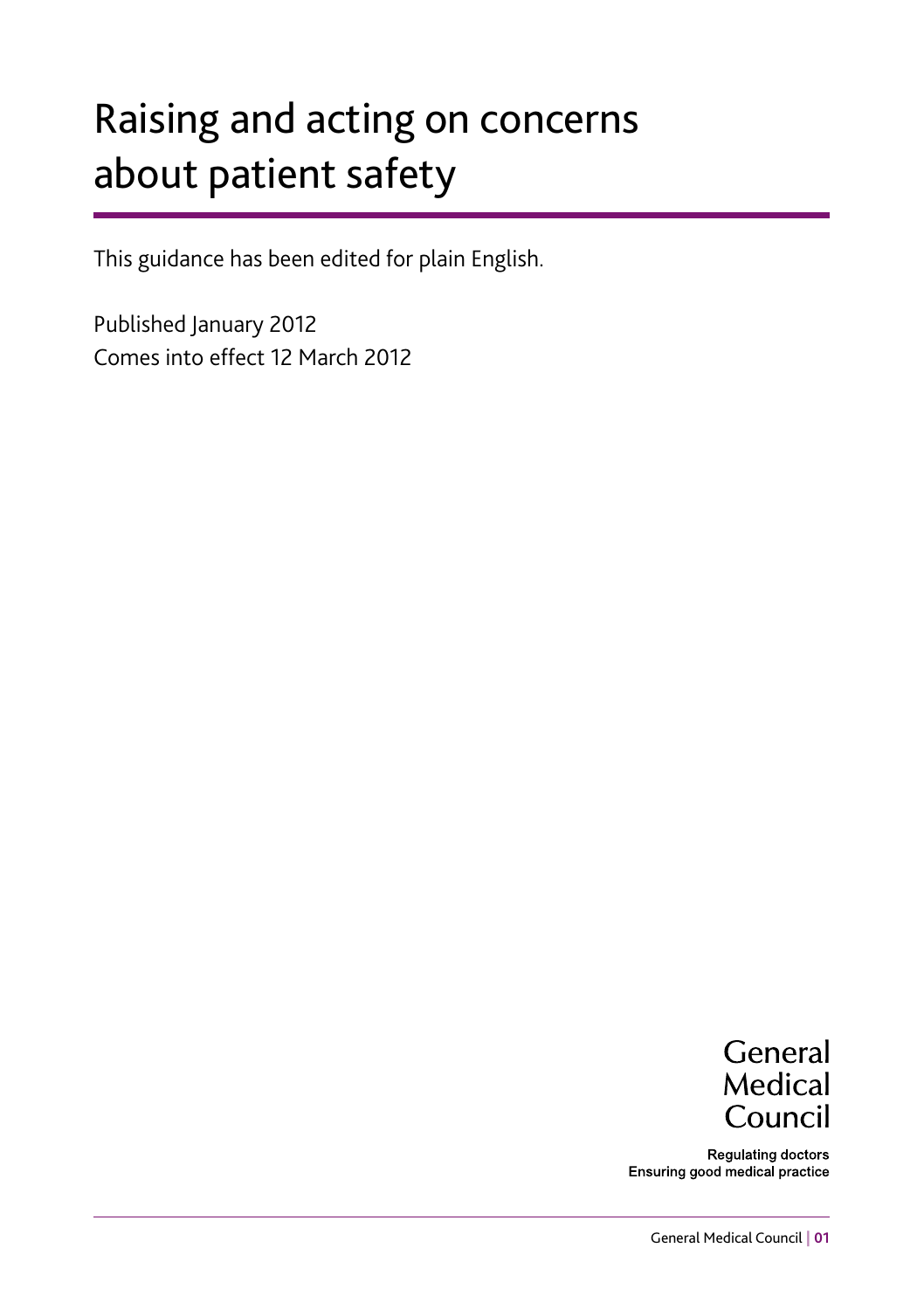## Contents

|                                   | Paragraph(s) | Page |
|-----------------------------------|--------------|------|
| <b>About this guidance</b>        | $1 - 6$      | 03   |
| How this guidance applies to you  | $4 - 6$      | 04   |
| Part 1: Raising a concern         | $7 - 18$     | 05   |
| Duty to raise concerns            | $7 - 8$      | 05   |
| Overcoming obstacles to reporting | $9 - 10$     | 05   |
| Steps to raise a concern          | $11 - 15$    | 06   |
| Part 2: Acting on a concern       | $19 - 26$    | 10   |
| Investigating concerns            | $23 - 25$    | 12   |
| Help and advice                   | 26           | 14   |
| <b>Useful contacts</b>            |              | 15   |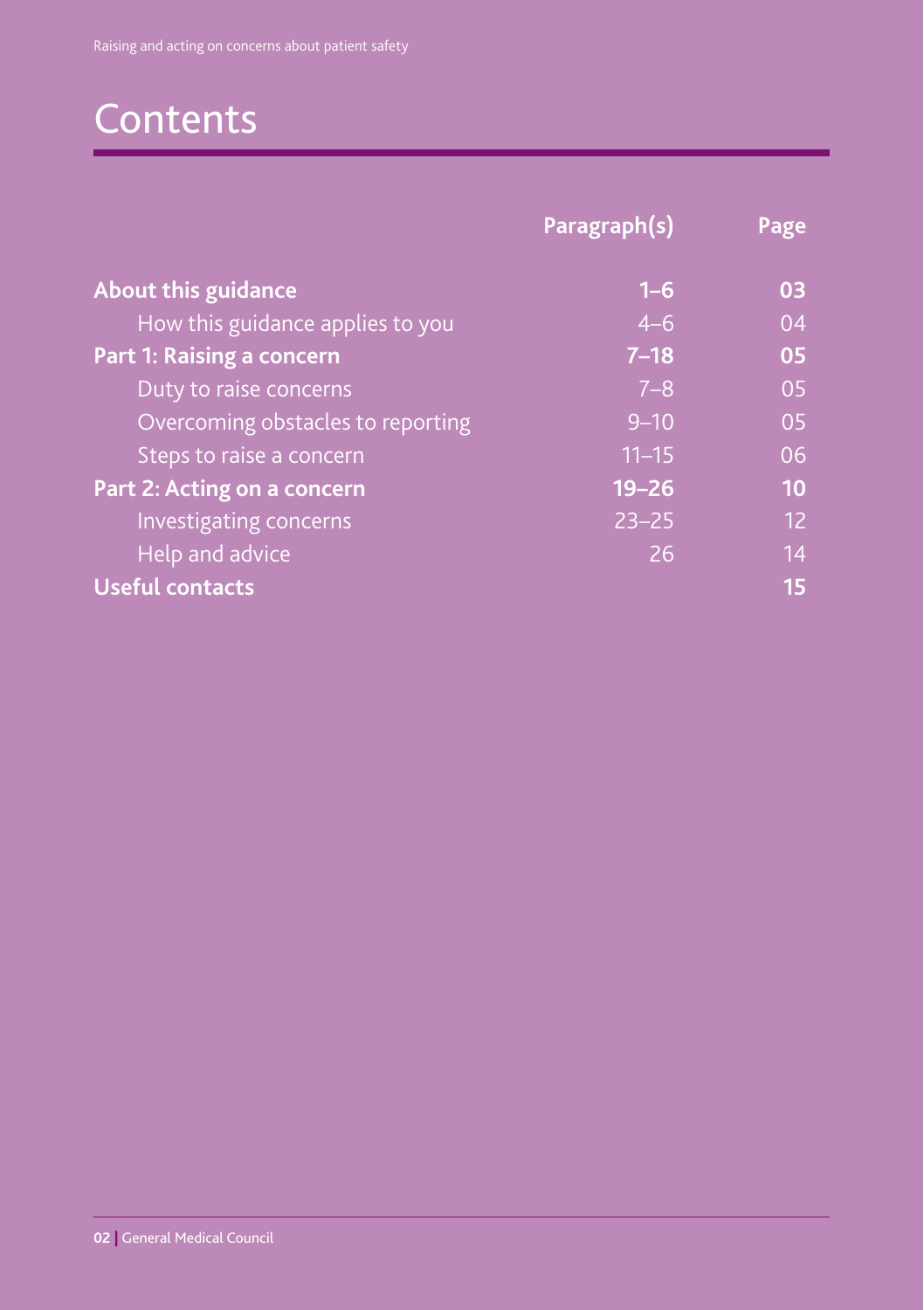## About this guidance

- **1** All doctors have a duty to act when they believe patients' safety is at risk, or that patients' care or dignity is being compromised.
- **2** *Good Medical Practice* says that the safety of patients must come first at all times. If you believe that patient safety is or may be seriously compromised by inadequate premises, equipment, or other resources, policies or systems, you should put the matter right if that is possible. In all other cases you should raise your concern with the organisation you have a contract with or which employs you. You must also protect patients from risk of harm posed by another colleague's conduct, performance or health by taking appropriate steps immediately so that the concerns are investigated and patients are protected where necessary.
- **3** This guidance sets out our expectation that all doctors will, whatever their role, take appropriate action to raise and act on concerns about patient care, dignity and safety. It provides guidance on how to put the advice in *Good Medical Practice* into practice. It is separated into two parts.
	- Part 1: Raising a concern gives advice on raising a concern that patients might be at risk of serious harm, and on the help and support available to you.
	- Part 2: Acting on a concern explains your responsibilities when colleagues or others raise concerns with you and how those concerns should be handled.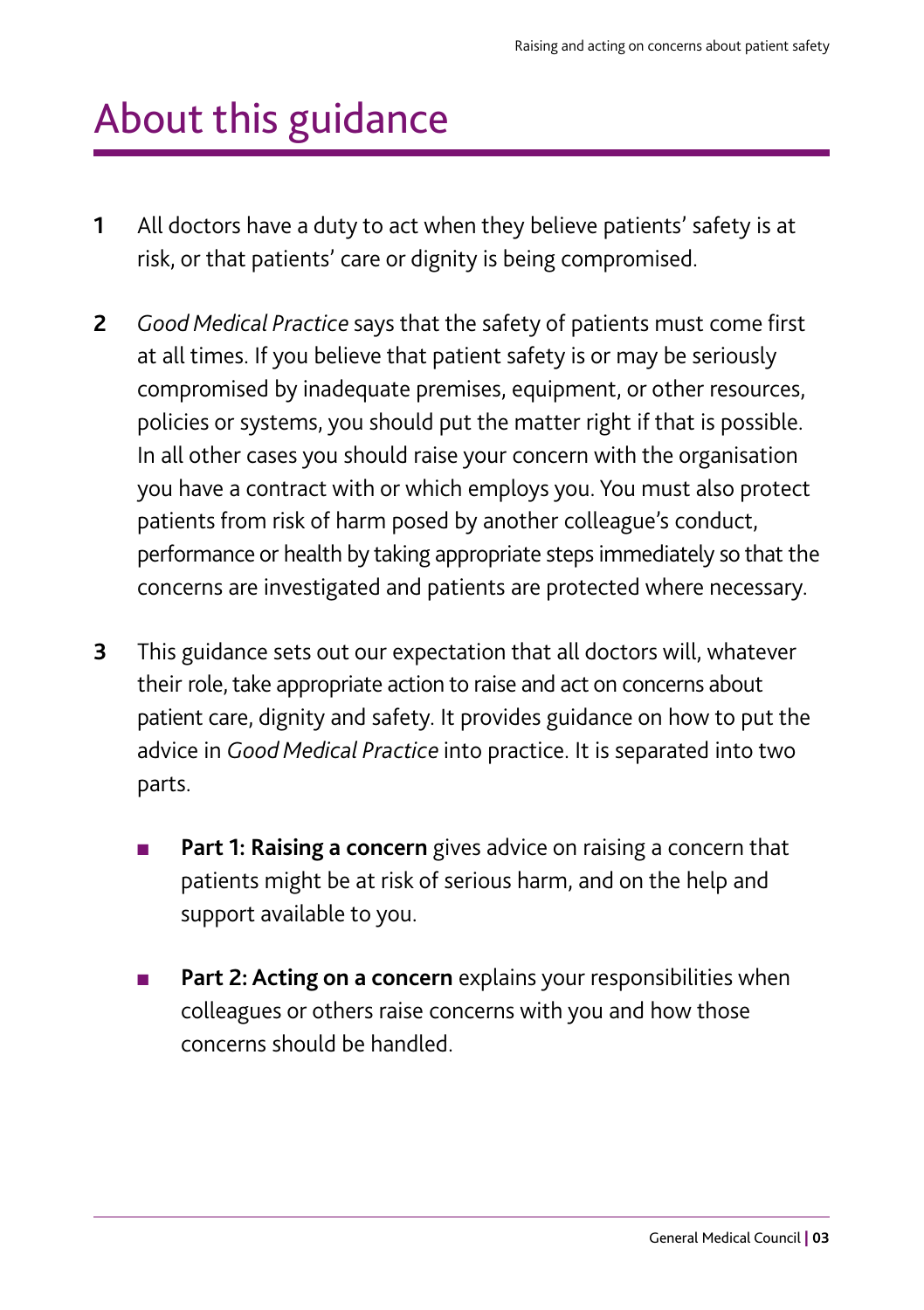## How this guidance applies to you

- **4** In this guidance, the terms 'you must' and 'you should' are used in the following ways.
	- 'You must' is used for an overriding duty or principle.
	- 'You should' is used when we are providing an explanation of how you will meet the overriding duty.
	- 'You should' is also used where the duty or principle will not apply in all situations or circumstances, or where there are factors outside your control that affect whether or how you can follow the guidance.
- **5** While this guidance provides suggestions about what to do and who to approach, it cannot be exhaustive. As a result, you will need to use your judgement to apply the principles to your particular circumstances. If you are not sure how this guidance applies to your situation, you should get advice from the individuals and bodies suggested in this guidance.
- **6** Serious or persistent failure to follow this guidance will put your registration at risk.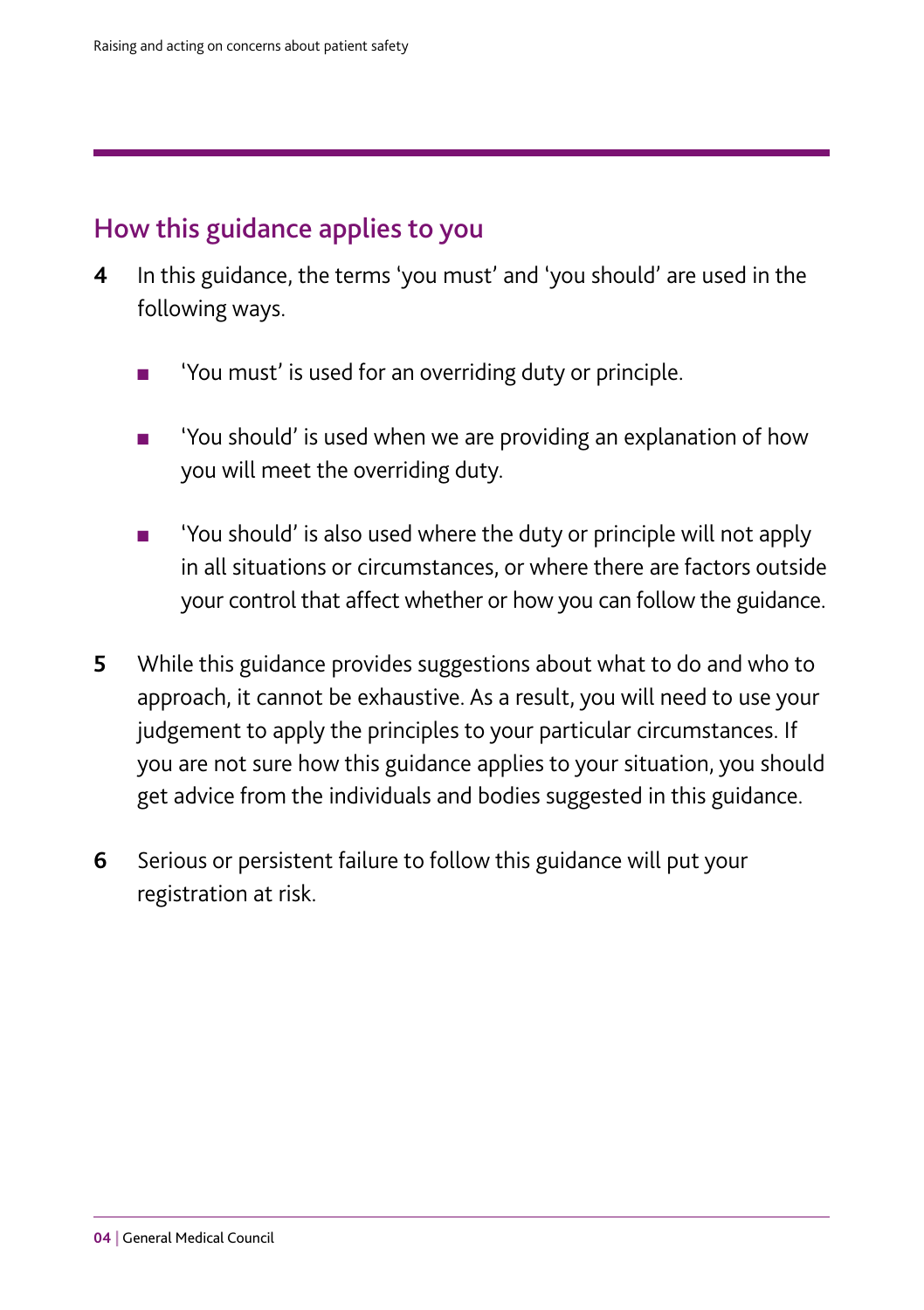## Part 1: Raising a concern

### Duty to raise concerns

- **7** All doctors have a duty to raise concerns where they believe that patient safety or care is being compromised by the practice of colleagues or the systems, policies and procedures in the organisations in which they work. They must also encourage and support a culture in which staff can raise concerns openly and safely.
- **8** You must not enter into contracts or agreements with your employing or contracting body that seek to prevent you from or restrict you in raising concerns about patient safety. Contracts or agreements are void if they intend to stop an employee from making a protected disclosure.<sup>\*</sup>

## Overcoming obstacles to reporting

**9** You may be reluctant to report a concern for a number of reasons. For example, because you fear that nothing will be done or that raising your concern may cause problems for colleagues; have a negative effect on working relationships; have a negative effect on your career; or result in a complaint about you.

<sup>\*</sup> The Public Interest Disclosure Act 1998 (www.legislation.gov.uk/ ukpga/1998/23 protects individuals making disclosures that 'tend to show' that the health or safety of a person is or may be endangered. These are 'protected disclosures'.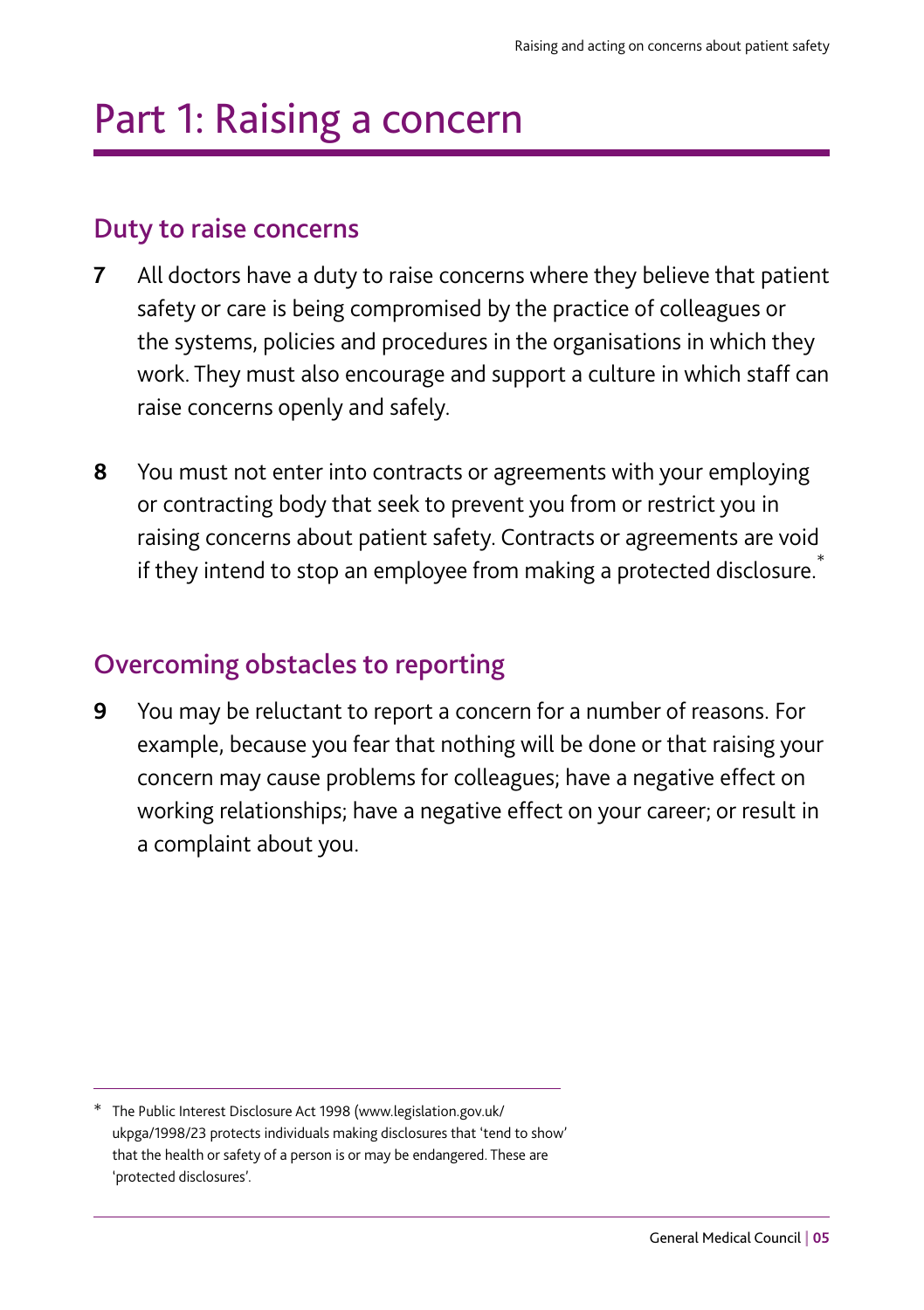- **10** If you are hesitating about reporting a concern for these reasons, you should bear the following in mind.
	- **a** You have a duty to put patients' interests first and act to protect them, which overrides personal and professional loyalties.
	- **b** The law provides legal protection against victimisation or dismissal for individuals who reveal information to raise genuine concerns and expose malpractice in the workplace.<sup>\*</sup>
	- **c** You do not need to wait for proof you will be able to justify raising a concern if you do so honestly, on the basis of reasonable belief and through appropriate channels, even if you are mistaken.

### Steps to raise a concern

- **11** You must follow the procedure where you work for reporting adverse incidents and near misses. This is because routinely identifying adverse incidents or near misses at an early stage, can allow issues to be tackled, problems to be put right and lessons to be learnt.
- **12** If you have reason to believe that patients are, or may be, at risk of death or serious harm for any reason, you should report your concern to the appropriate person or organisation immediately. Do not delay doing so because you yourself are not in a position to put the matter right.

<sup>\*</sup> For further information see the Public Interest Disclosure Act 1998 (www.legislation.gov.uk/ ukpga/1998/23), the NHS Constitution (www.nhs.uk/choiceintheNHS/Rightsandpledges/ NHSConstitution/Documents/nhs-constitutioninteractive-version-march-2010.pdf) or Public Concern at Work (www.pcaw.org.uk).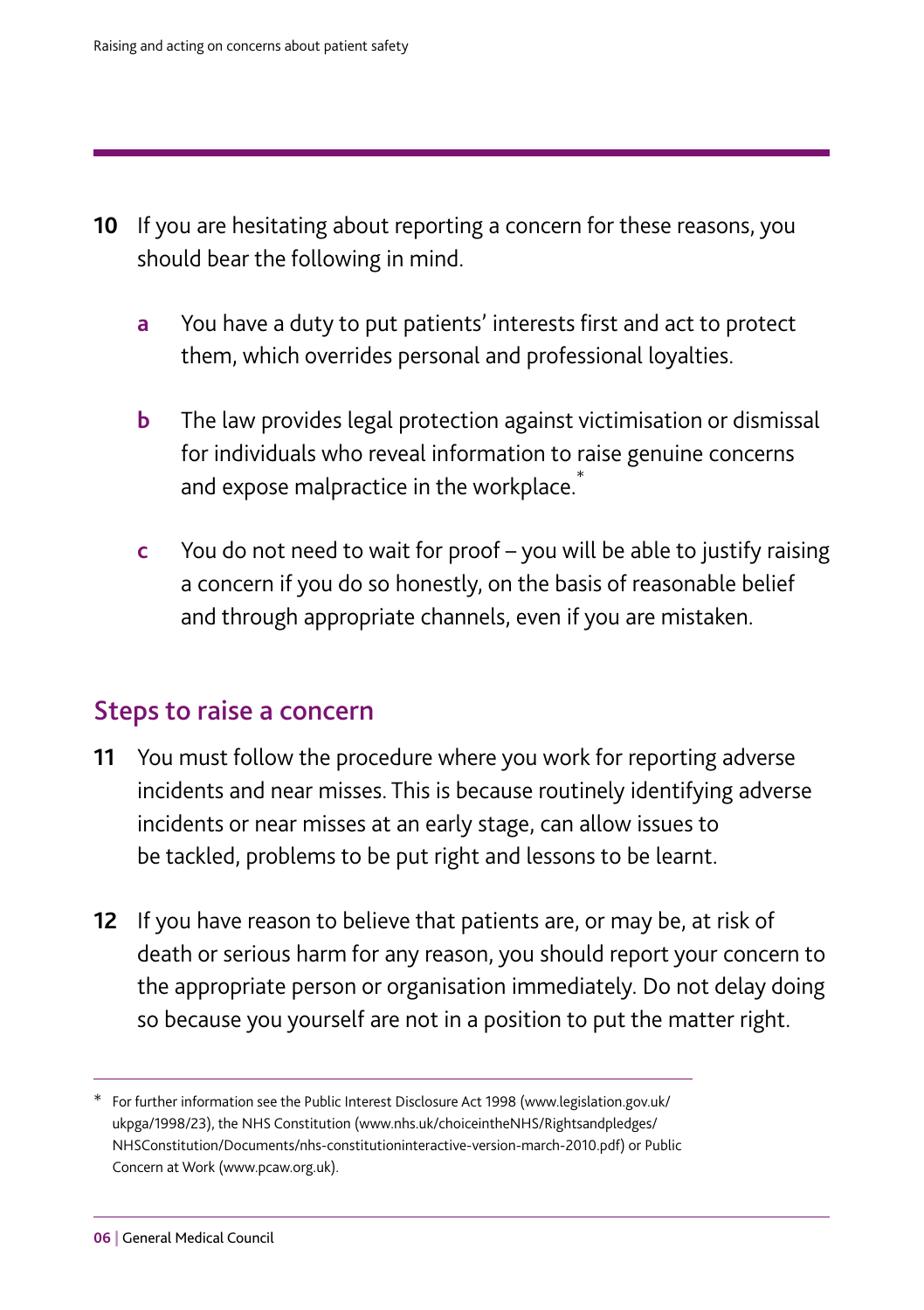- **13** Wherever possible, you should first raise your concern with your manager or an appropriate officer of the organisation you have a contract with or which employs you – such as the consultant in charge of the team, the clinical or medical director or a practice partner. If your concern is about a partner, it may be appropriate to raise it outside the practice – for example, with the medical director or clinical governance lead responsible for your organisation. If you are a doctor in training, it may be appropriate to raise your concerns with a named person in the deanery – for example, the postgraduate dean or director of postgraduate general practice education.
- **14** You must be clear, honest and objective about the reason for your concern. You should acknowledge any personal grievance that may arise from the situation, but focus on the issue of patient safety.
- **15** You should also keep a record of your concern and any steps that you have taken to deal with it.

### **Raising a concern with a regulator**

**16** You should contact a regulatory body such as the General Medical Council (GMC)\* or another body with authority to investigate the issue (such as those listed at the end of this guidance) in the following circumstances.

<sup>\*</sup> For more information on how we respond to concerns, see www.gmc-uk.org/concerns/index.asp.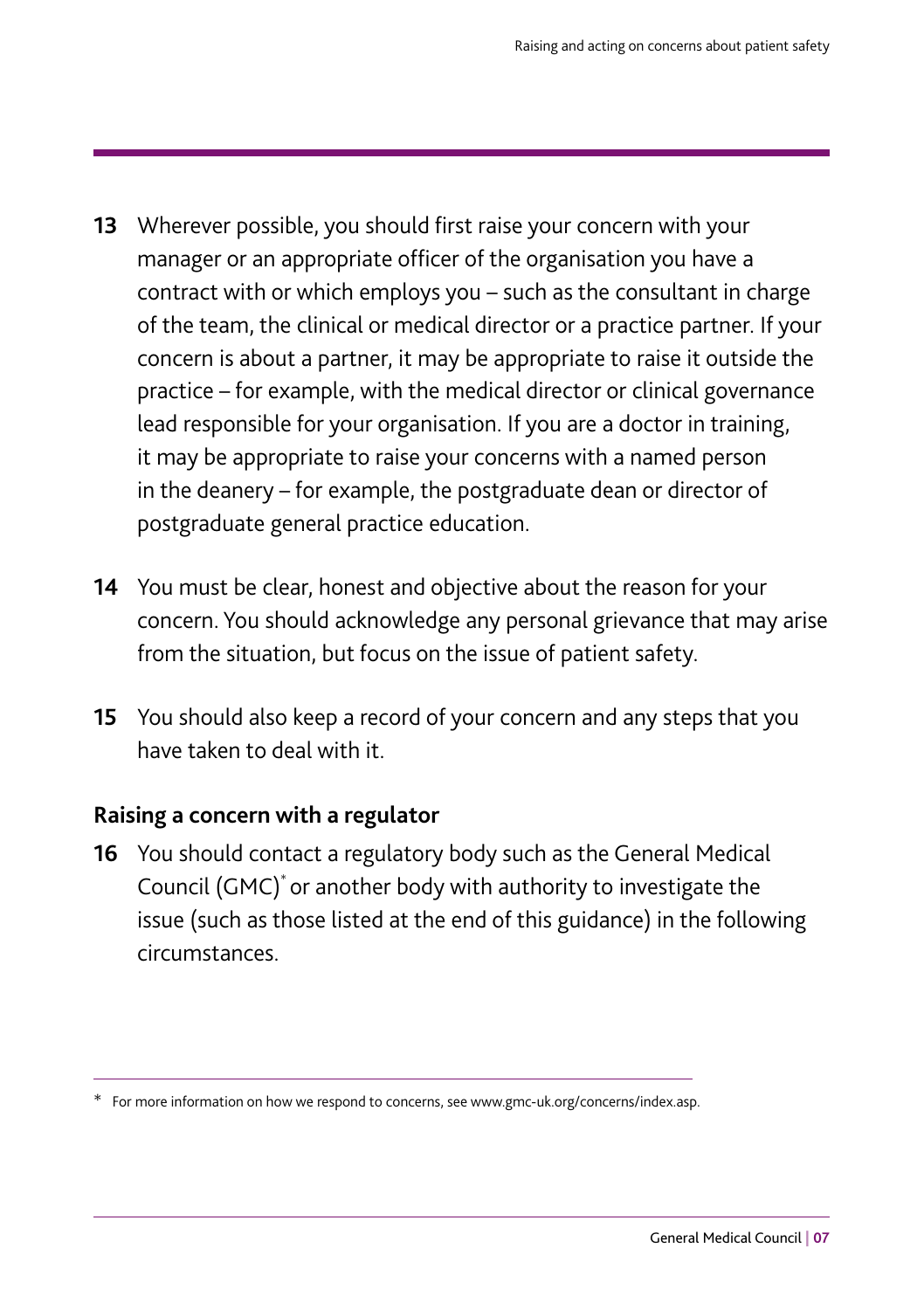- **a** If you cannot raise the issue with the responsible person or body locally because you believe them to be part of the problem.
- **b** If you have raised your concern through local channels but are not satisfied that the responsible person or body has taken adequate action.
- **c** If there is an immediate serious risk to patients, and a regulator or other external body has responsibility to act or intervene.

#### **Making a concern public**

- **17** You can consider making your concerns public if you:
	- **a** have done all you can to deal with any concern by raising it within the organisation in which you work or which you have a contract with, or with the appropriate external body, and
	- **b** have good reason to believe that patients are still at risk of harm, and
	- **c** do not breach patient confidentiality.

But, you should get advice (see page 9) before making a decision of this kind.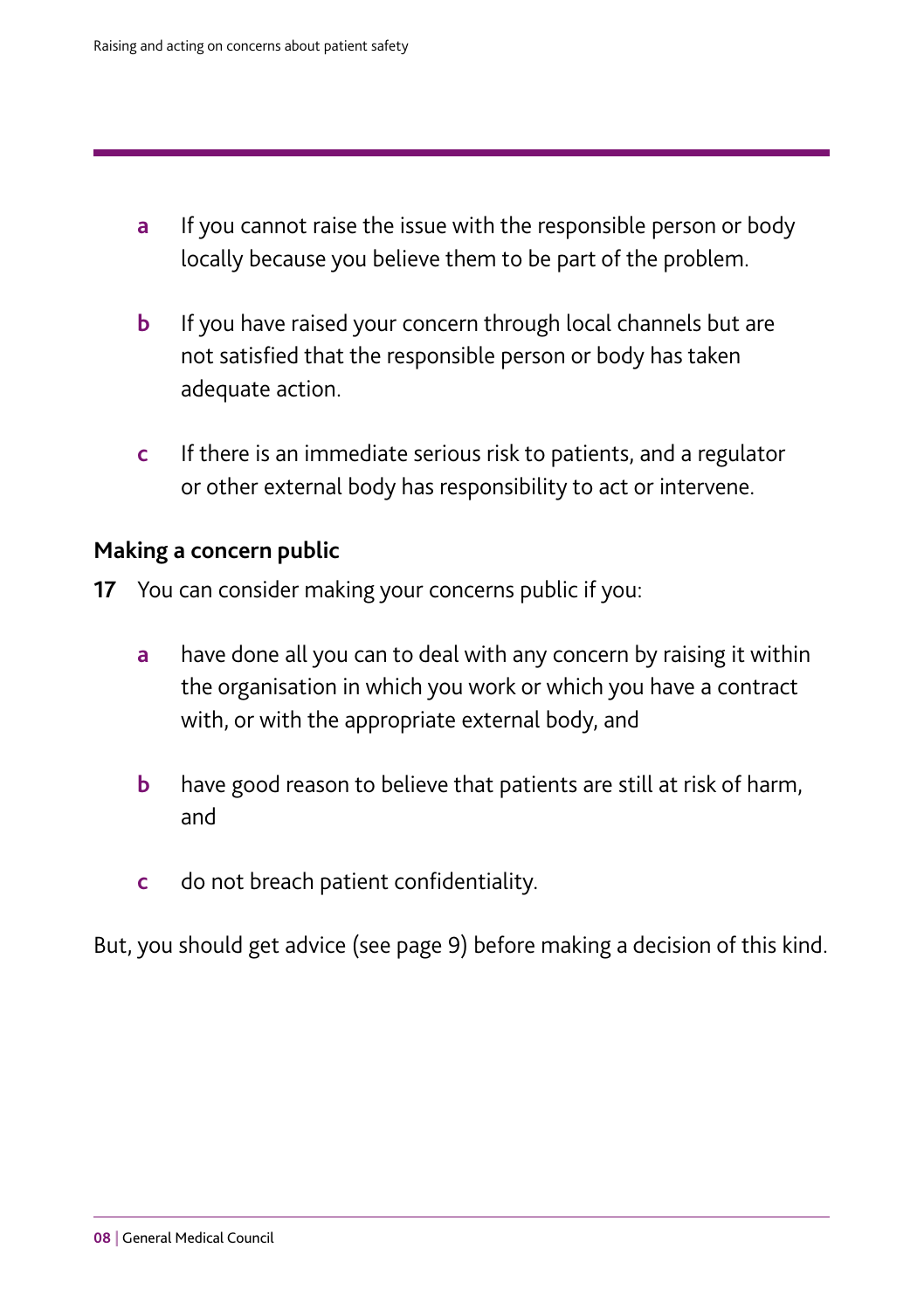### **Help and advice**

- **18** If you are not sure whether, or how, to raise your concern, you should get advice from:
	- **a** a senior member of staff or other impartial colleague
	- **b** one of the GMC's employer liaison advisers
	- **c** your medical defence body, your royal college or a professional association such as the British Medical Association (BMA)
	- **d** the GMC, the appropriate regulatory body listed at the end of this guidance if your concern relates to a colleague in another profession, or other relevant systems regulators if your concern relates to systems or organisations rather than individuals
	- **e** Public Concern at Work a charity which provides free, confidential legal advice to people who are concerned about wrongdoing at work and are not sure whether, or how, to raise their concern.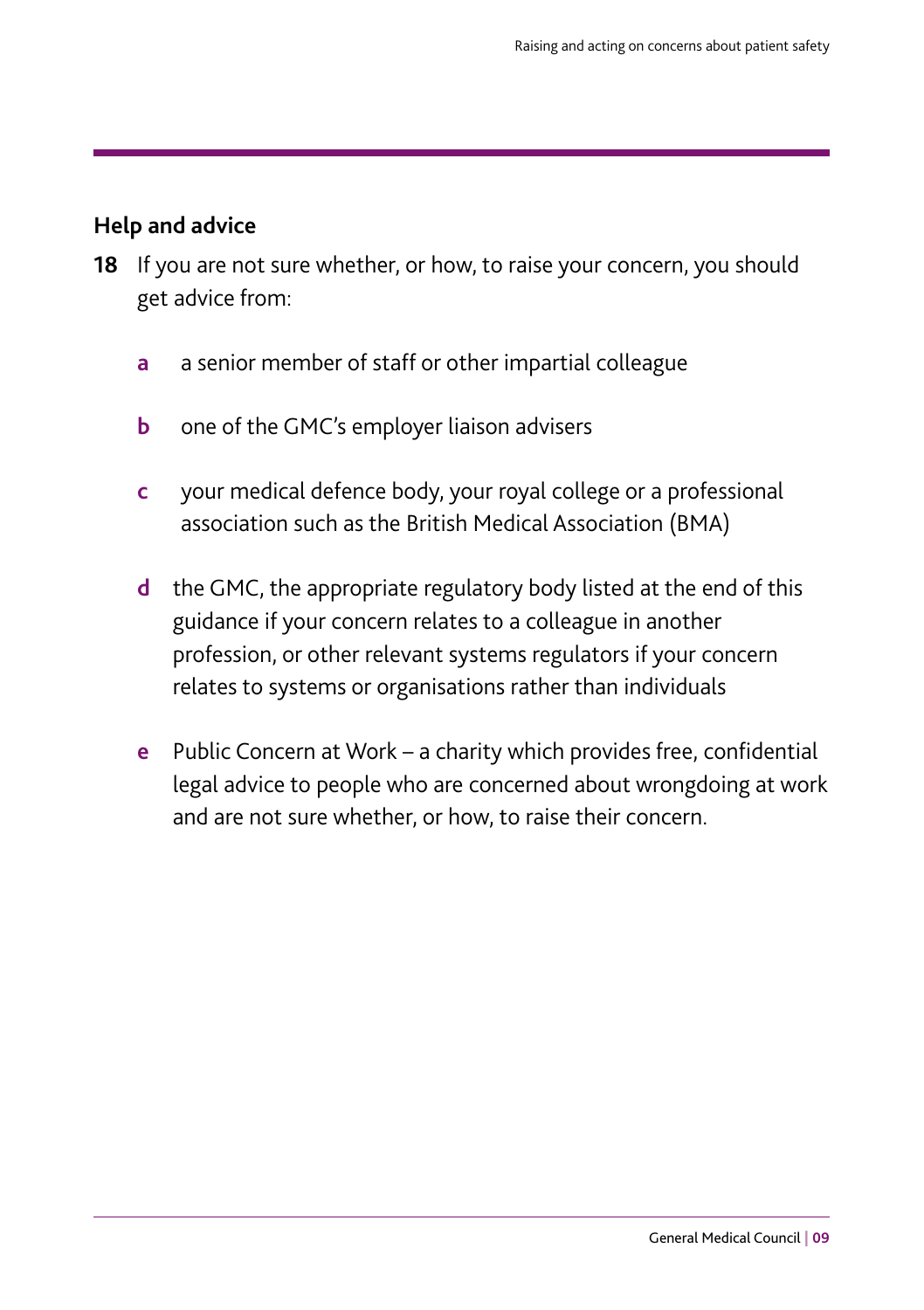## Part 2: Acting on a concern

### **All doctors**

- **19** All doctors have a responsibility to encourage and support a culture in which staff can raise concerns openly and safely.
- **20** Concerns about patient safety can come from a number of sources, such as patients' complaints, colleagues' concerns, critical incident reports and clinical audit. Concerns may be about inadequate premises, equipment, other resources, policies or systems, or the conduct, health or performance of staff or multidisciplinary teams. If you receive this information, you have a responsibility to act on it promptly and professionally. You can do this by putting the matter right (if that is possible), investigating and dealing with the concern locally, or referring serious or repeated incidents or complaints to senior management or the relevant regulatory authority.

#### **Doctors with extra responsibilities**

**21** If you are responsible for clinical governance or have wider management responsibilities in your organisation, you have a duty to help people report their concerns and to enable people to act on concerns that are raised with them.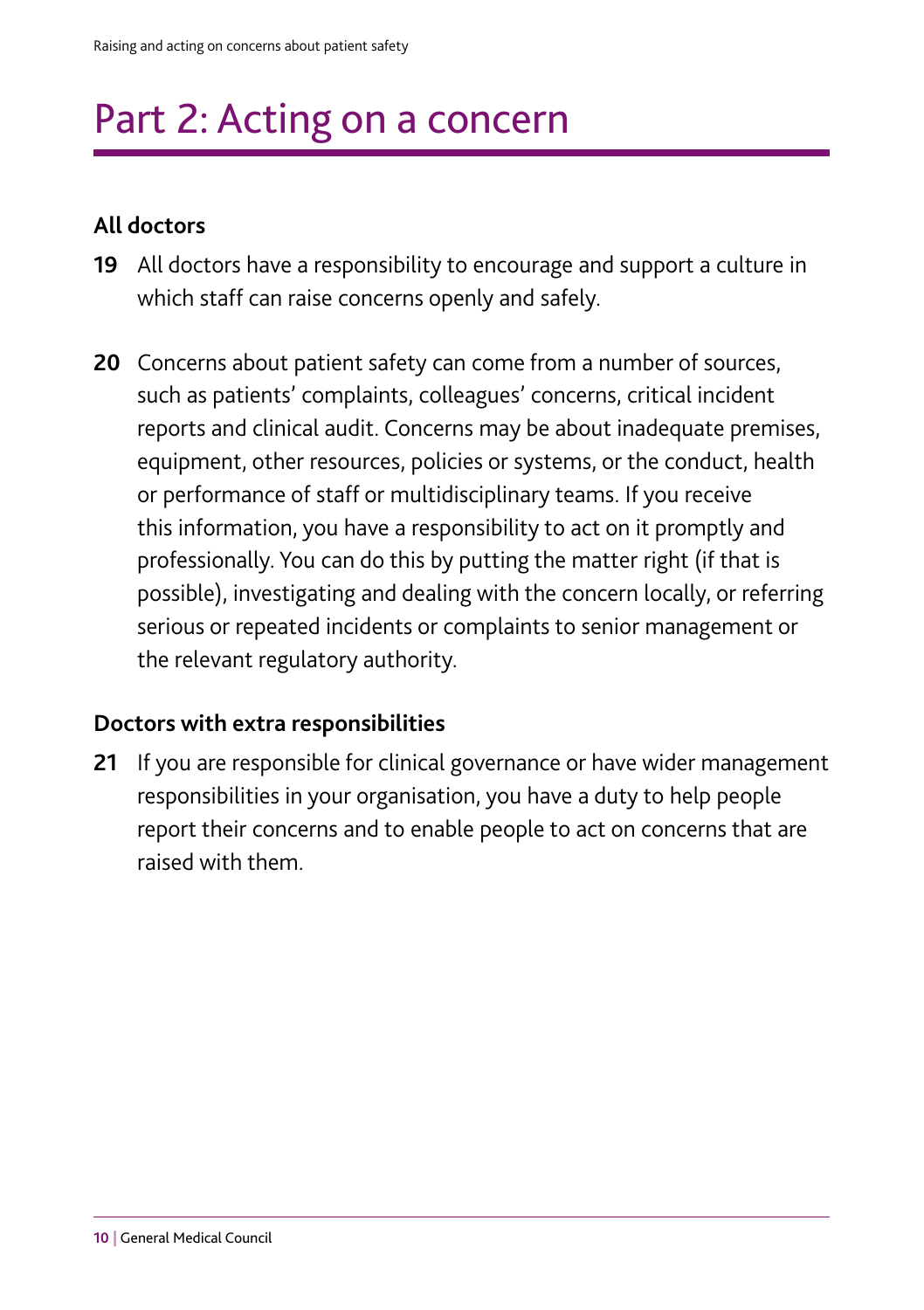- **22** If you have a management role or responsibility, you must make sure that:
	- **a** there are systems and policies in place to allow concerns to be raised and for incidents, concerns and complaints to be investigated promptly and fully<sup>\*</sup>
	- **b** you do not try to prevent employees or former employees raising concerns about patient safety – for example, you must not propose or condone contracts or agreements that seek to restrict or remove the contractor's freedom to disclose information relevant to their concerns
	- **c** clinical staff understand their duty to be open and honest about incidents or complaints with both patients and managers
	- **d** all other staff are encouraged to raise concerns they may have about the safety of patients, including any risks that may be posed by colleagues or teams
	- **e** staff who raise a concern are protected from unfair criticism or action, including any detriment or dismissal.

In Scotland see *NHS Scotland, Implementing & Reviewing Whistleblowing Arrangements in NHSScotland PIN Policy* (May 2011) www.scotland.gov.uk/Resource/Doc/364407/0123806.pdf.

<sup>\*</sup> For guidance in establishing systems and policies in England see *Speak up for a Healthy NHS: How to implement and review whistleblowing arrangements in your organisation* – www.pcaw.co.uk/policy/policy\_pdfs/SpeakupNHS.pdf.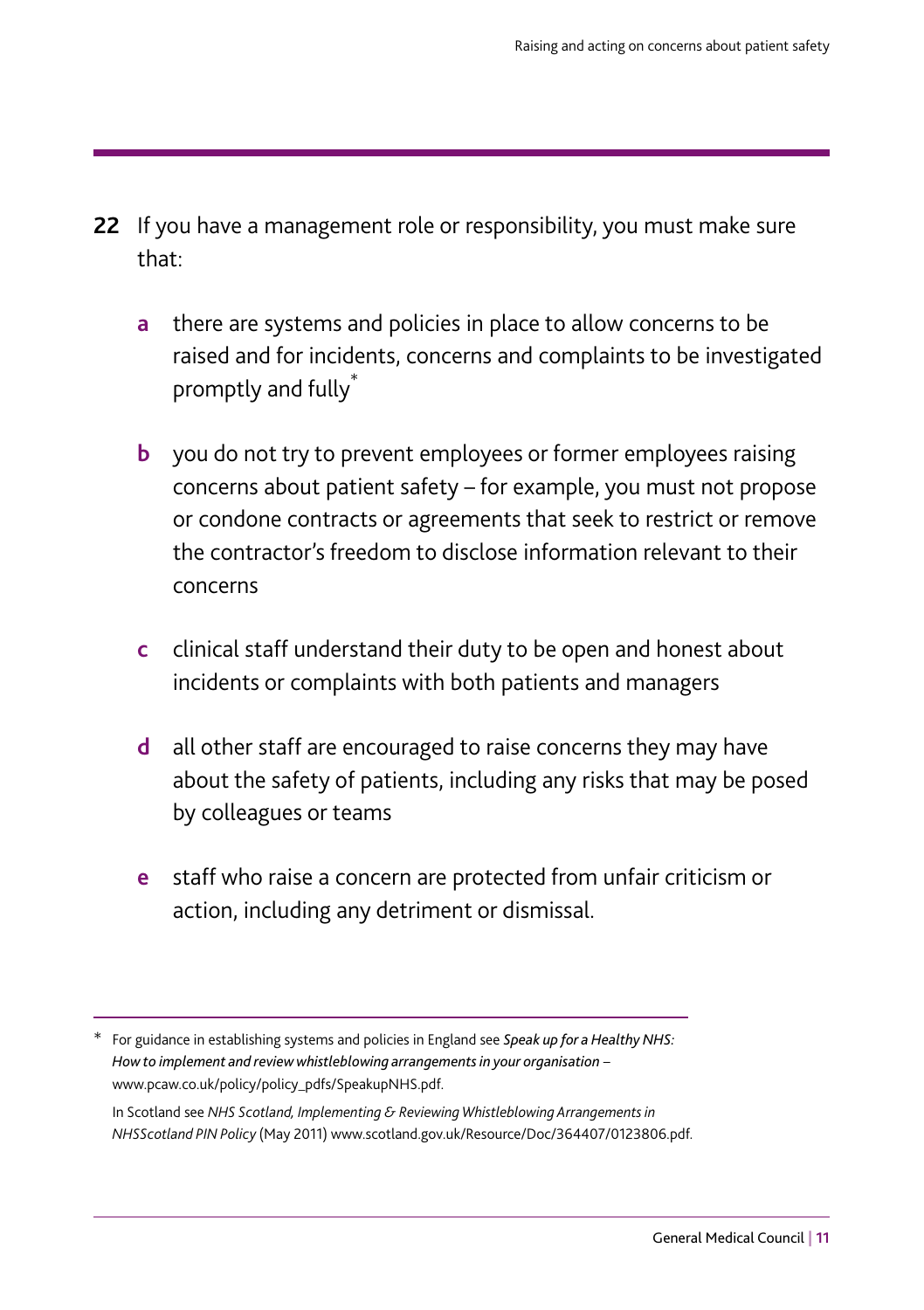## Investigating concerns

- **23** If you are responsible for investigating incidents or complaints, you have a responsibility towards those who raise a concern. You must:
	- **a** protect them from unfair criticism or action, including any detriment or dismissal
	- **b** tell them what action has been or will be taken to prevent a recurrence of the problem (if this applies)
	- **c** outline the process if they are still not satisfied with the response for example, if complaints are considered within the Local Authority Social Services and National Health Service Complaints (England) Regulations 2009, the process for escalating the concern to the Health Service Ombudsman.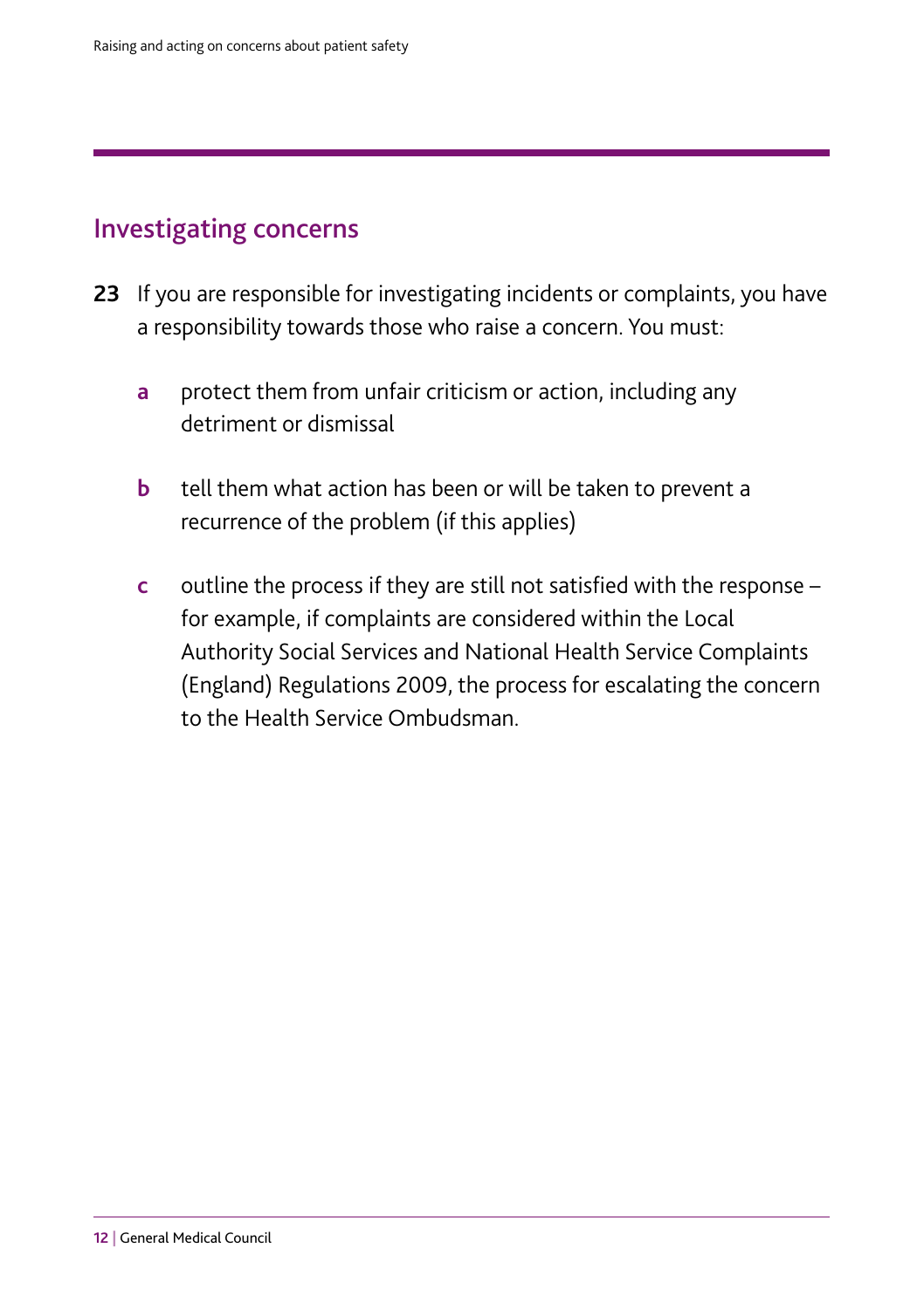- **24** If you are responsible for investigating incidents or complaints, you should also make sure that:
	- **a** any investigations or resulting actions are carried out in a way which is consistent with the law, including, for example, the Public Interest Disclosure Act 1998\*
	- **b** you have a working knowledge of the relevant law and procedures under which investigations and related proceedings are carried out
	- **c** those being investigated are treated fairly
	- **d** appropriate adverse event and critical incident reports are made within the organisation and to other relevant external bodies
	- **e** recommendations that arise from investigations are put into practice or referred to senior management
	- **f** patients who make a complaint receive a prompt, open, constructive and honest response.
- **25** You must also make sure that patients who suffer harm receive an explanation and, where appropriate, an apology.†

<sup>\*</sup> For information about the Public Interest Disclosure Act 1998 see www.pcaw.co.uk/law/pida.htm and www.legislation.gov.uk/ukpga/1998/23.

<sup>†</sup> For more information, see *Good Medical Practice*, paragraphs 30–31, available at www.gmc-uk.org/guidance.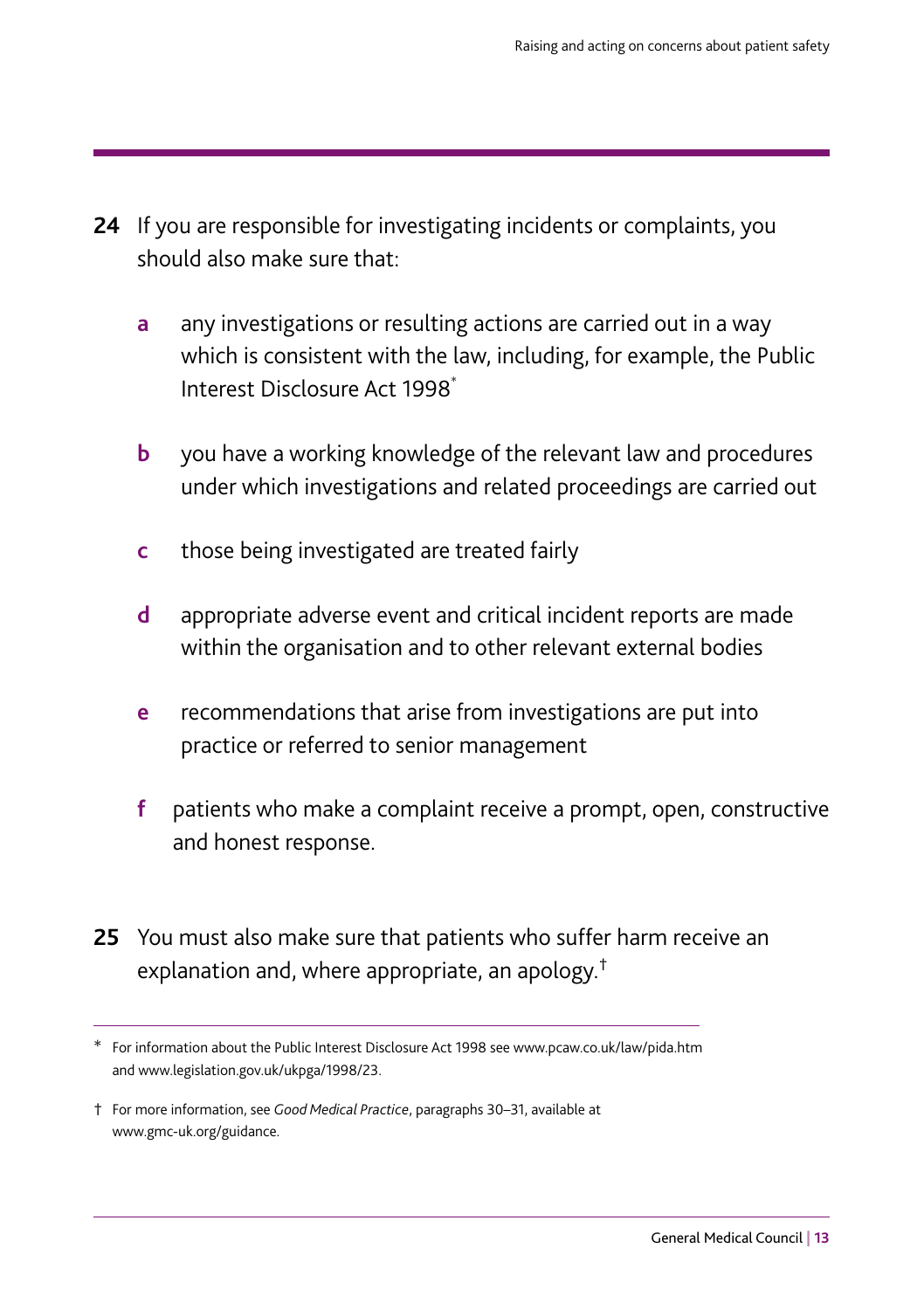## Help and advice

- **26** If you are not sure how to act on a concern, you should get advice from:
	- **a** a more senior member of staff, your organisation's management team or other impartial colleague
	- **b** your responsible officer or a GMC employer liaison adviser
	- **c** your medical defence body, royal college or a professional association such as the BMA
	- **d** the relevant regulatory authorities (such as the Care Quality Commission, the GMC, or other professional regulators)
	- **e** Public Concern at Work.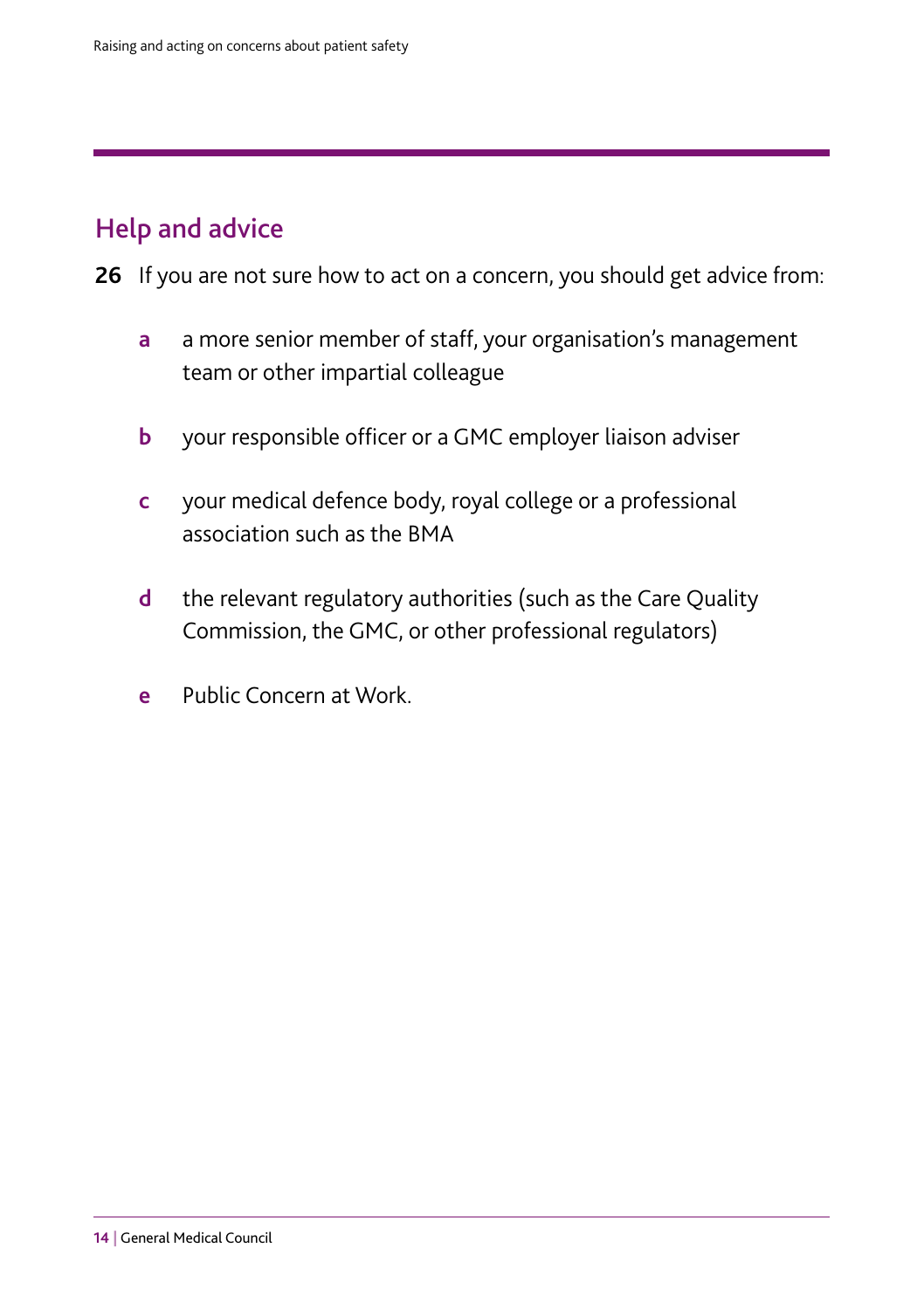## Useful contacts

## Advice and help

**Public Concern at Work** Website: www.pcaw.co.uk Phone: 020 7404 6609

**British Medical Association** Website: www.bma.org.uk Phone: 020 7387 4499

## **Medical and Dental Defence Union of Scotland**

Website: www.mddus.com Phone: 0845 270 2034

**Medical Defence Union Limited** Website: www.the-mdu.com Phone: 0844 420 2020

## **Medical Protection Society** Website: www.mps.org.uk Phone: 0845 605 4000

## **NHS Whistleblowing Helpline** Phone: 08000 724 725

## Regulatory and investigatory bodies

## **Professional regulatory bodies**

**General Chiropractic Council** Website: www.gcc-uk.org Phone: 020 7713 5155

## **General Dental Council**

Website: www.gdc-uk.org Phone: 020 7887 3800

## **General Medical Council**

Website: www.gmc-uk.org Phone: 0161 923 6602

## **General Optical Council**

Website: www.optical.org Phone: 020 7580 3898

## **General Osteopathic Council**

Website: www.osteopathy.org.uk Phone: 020 7357 6655

### **General Pharmaceutical Council**

Website: www.pharmacyregulation.org Phone: 020 3365 3400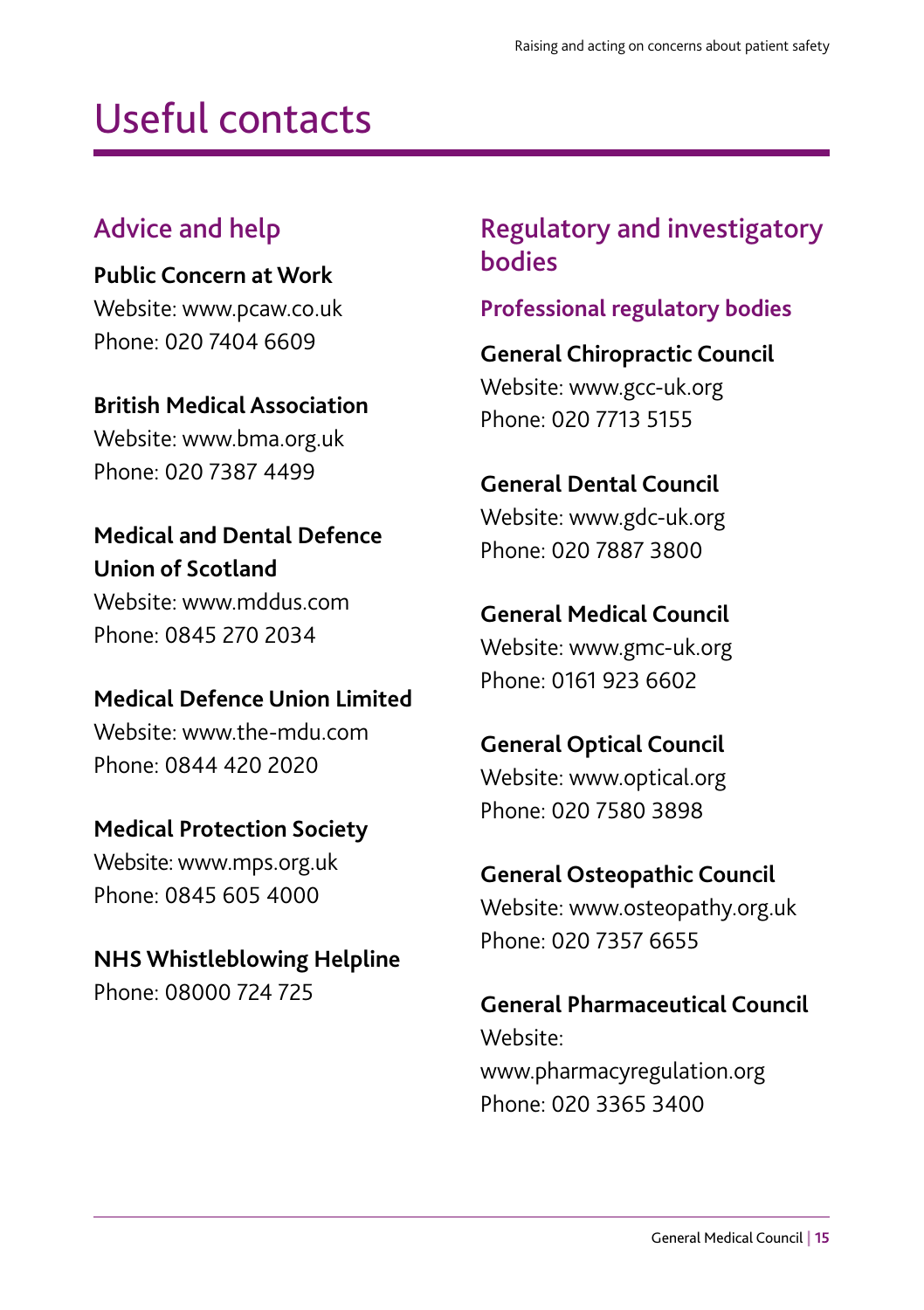**Pharmaceutical Society of Northern Ireland** Website: www.psni.org.uk

Phone: 028 9032 6927

**Health Professions Council** Website: www.hpc-uk.org Phone: 020 7582 0866

**Nursing and Midwifery Council** Website: www.nmc-uk.org Phone: 020 7637 7181

## **Other regulatory and investigatory bodies**

#### **Care Quality Commission**

Website: www.cqc.org.uk Phone: 03000 616161 See also *Raising a concern with CQC: A quick guide for health and care staff about whistleblowing* (2011)

#### **Monitor**

Website: www.monitor-nhsft.gov.uk Phone: 020 7340 2400

### **National Patient Safety Agency**

Website: www.npsa.nhs.uk Phone: 020 7927 9500

**Council for Healthcare Regulatory Excellence** Website: www.chre.org.uk Phone: 020 7389 8030

### **Northern Ireland**

## **Regulation and Quality Improvement Authority in Northern Ireland**

Website: www.rqia.org.uk Phone: 028 9051 7500

## **Scotland**

## **The Care Inspectorate** Website: www.scswis.com Phone: 0845 600 9527

## **Healthcare Improvement Scotland**

Website: www.healthcare improvementscotland.org Phone: 0131 623 4300

### **Wales**

### **Healthcare Inspectorate Wales** Website: www.hiw.org.uk Phone: 029 2092 8850